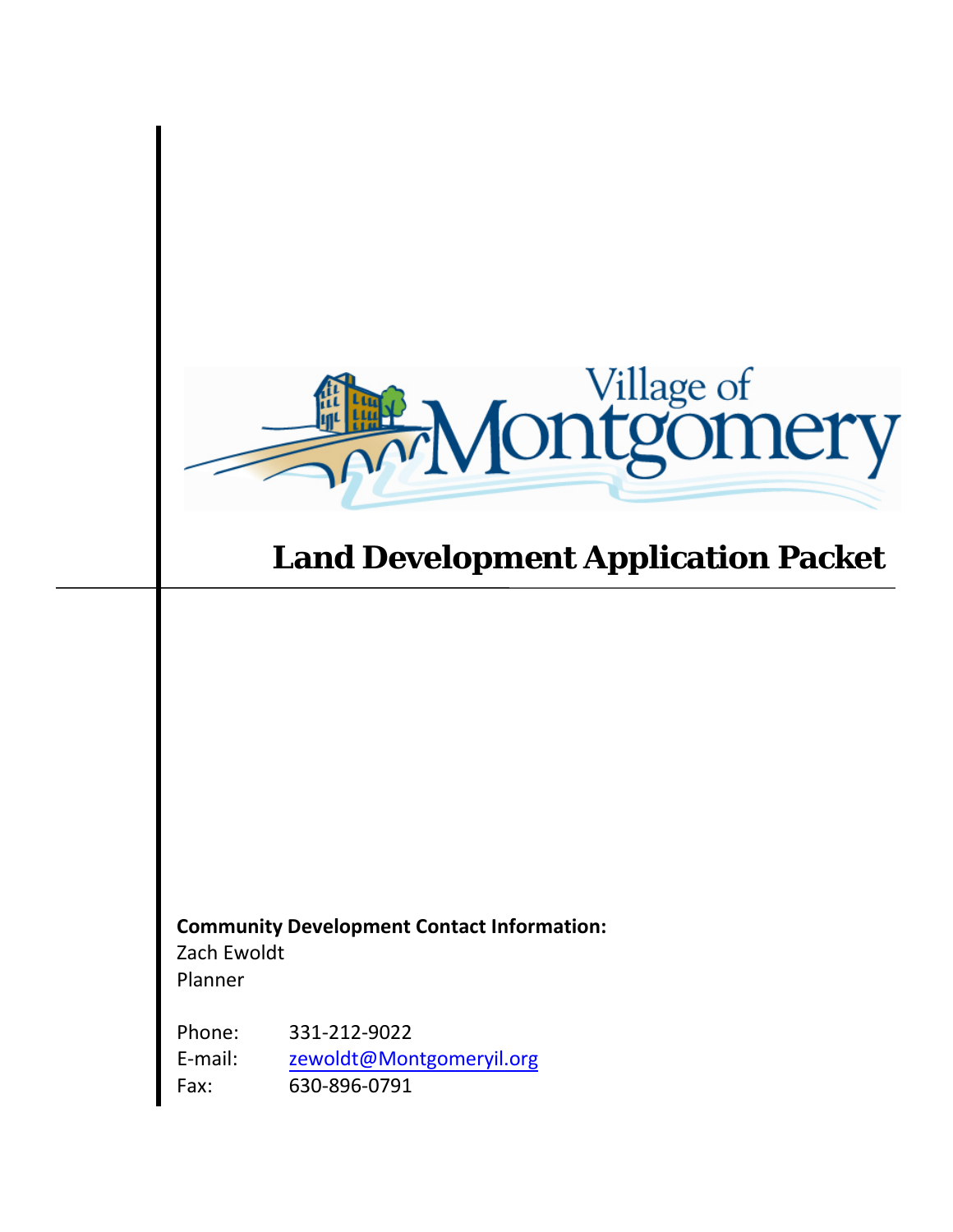**Summary of the Development Application Review Process**

## **MEETING TIMES**

## **PRE-APPLICATION**

### *Conference with Development Review Team*

Every petitioner is required to participate in a pre-application conference to initiate the review process for each new development. The pre-application conference allows the petitioner to familiarize themselves with the Village's development objectives and procedures, and to learn about any special circumstances that may exist or be applicable to the subject property. The petitioner will meet with our Development Review Team, which meets every Wednesday afternoon beginning at 1:30 p.m. Each Petitioner must call and schedule an appointment with Community Development Staff in advance for the discussion of their project. The Petitioner must provide copies of the plans for the meeting as well as PDF's of the plans via email in advance of the meeting. Please contact the Community Development Staff to set up an appointment.

### *Planning Council*

The Planning Council, made up of Village Staff, Consultants, and representatives of other local agencies (i.e. Fire, School, and Park Districts, Kane or Kendall County, etc.) meets on the morning of the first Thursday of the month. Each Petitioner will be given an estimated start time to present the proposed project and answer any questions the Council may have. The Petitioner must submit a PDF of the plan which must show subject property and all adjacent properties and any roads ten (10) days prior to the meeting to be included on the agenda. Following the meeting the Village issues a summary memo of comments from the Planning Council which the application to the Plan Commission should address. Following are development requests that are required to be taken before the Planning Council: Any Concept Plan, Annexation, Special Use for a PUD, and Preliminary Plan (when no Concept Plan is approved). At the time of the Development Review Team conference, the Petitioner will be scheduled for the next Planning Council meeting.

## **APPLICATION SUBMITTAL. & REVIEW**

### *APPLICATION SUBMITTAL*

You must schedule an appointment to submit your application. The date the applications are due, time will be set aside for scheduled appointments. Appointments will be scheduled after 1 p.m. Allow 15 minutes for an appointment. If you want to schedule an appointment for the date the application is due, you must make an appointment by 4:30 p.m. on Monday of that week. If you would like to submit earlier please call and set up an appointment to do so. No application will be accepted without a scheduled appointment, as well as required application documents and fees.

### *STAFF REVIEW*

If a public hearing is required in connection with the application, the Village will publish the notice (at the Petitioner's cost), provided the application is complete. Following is a list of development requests that require a public hearing: Special Use, Zoning/Rezoning, PUD's, Zoning Amendment, Comprehensive Plan Amendment, Zoning Text Amendment and Variation.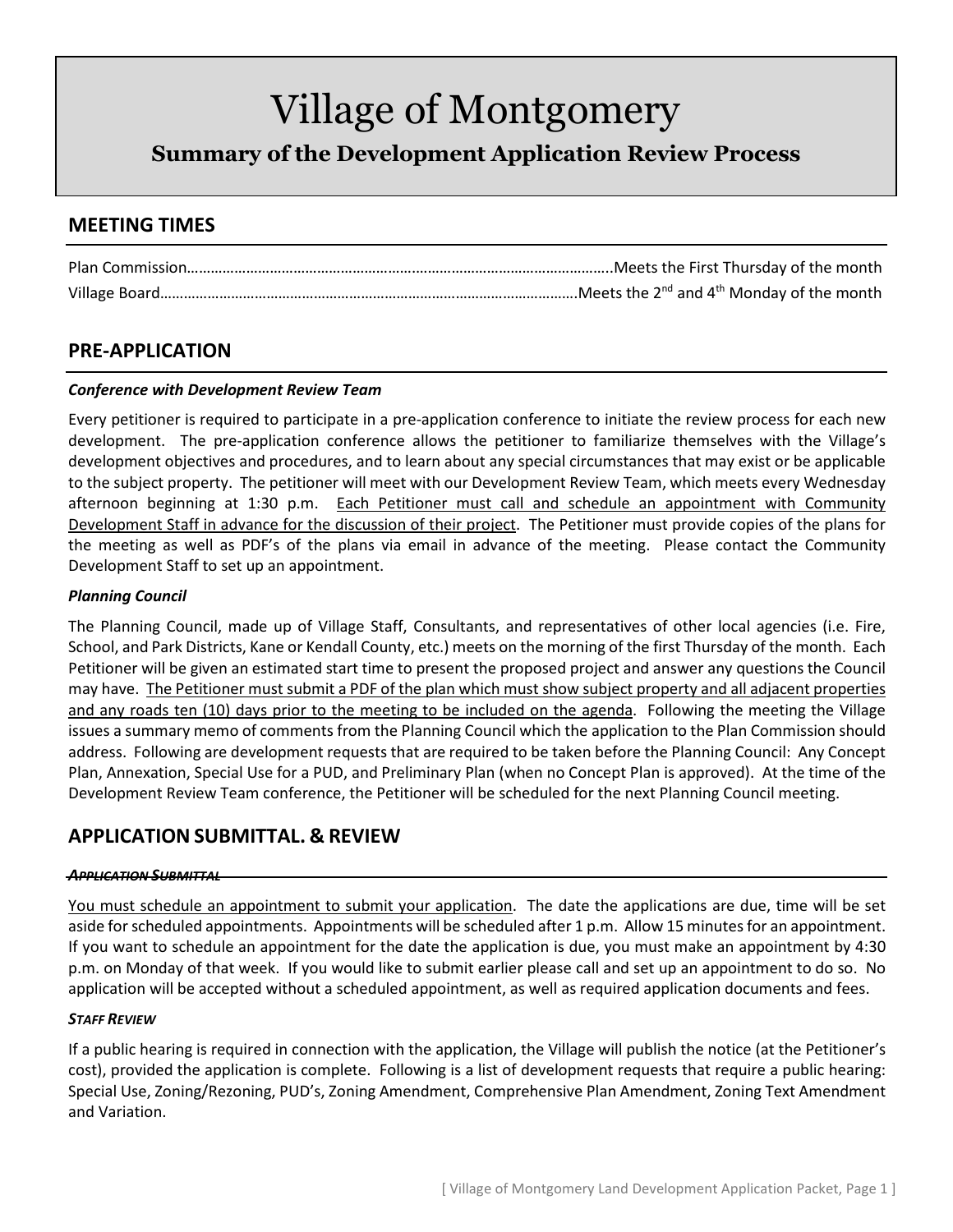# Village of Montgomery **Summary of the Development Application Review Process**

Note that the Petitioner is responsible for sending certified letters to all owners of property residing within 250 feet of the proposed development site. Certified mailing receipts must be submitted to Community Development Staff on or before the date that the petition is reviewed by the Plan Commission along with an affidavit of property owners and addresses the letters were sent to.

All time spent by the consultants reviewing their application will be billed in accordance with the deposit ordinance 1811. Additionally, Village Staff time is compensated by an administrative fee to the engineering invoices.

The Village Staff is responsible for obtaining compliance with all the Village's technical requirements and identifying ways to achieve or improve upon the Village's development goals and objectives. The staff and consultants have no authority to vary the requirements of the Ordinances, these only come from the Zoning Board of Appeals and Plan Commission recommendations and ultimately from Village Board approval.

### *PLAN COMMISSION REVIEW*

The Planning Commission is responsible for interpreting the Village's development goals and objectives and making recommendations concerning land use and land development in Montgomery to the Village Board. The Plan Commission relies upon the recommendations of the Village Staff and consultants and the input of the public in determining its course of action on each development application. The Plan Commission may accept, reject, or modify any staff recommendation. It is the petitioner's responsibility to demonstrate that the criteria for approving or granting the requested application have been satisfied.

#### *VILLAGE BOARD REVIEW*

The final approval decision for each development application rests with the Village Board. The Village Board may accept, reject or modify the Planning Commission recommendation, as provided in the Ordinances. The Village Board's action is final.

Community Development Staff updates the Village Board of the Plan Commission's action at the Committee of the Whole meeting. The Board discusses the proposal and takes action at the following Village Board Meeting.

### *STAFF REVIEW OF REVISED PLANS BASED ON BOARD'S CONDITIONAL APPROVAL*

After the Board's conditional approval, revised plans, per staff, consultant and other agency reports and comments, must be resubmitted for review. All plans, including site, engineering, plat and landscape plans, must be resubmitted in one submittal, including any additional required documents per staff comments made in their reports. Once revised plans have been submitted, three weeks will be allowed for staff review of revised plans. Staff will produce reports based on the revised plans and the Community Development Department will distribute those reports back to the Petitioner. The Petitioner is then responsible for revising the plans according to staff's reports; the cycle will continue in this manner until all comments and issues have been satisfied. Plats will not be recorded and building/grading/stormwater permits will not be issued until all plans have been revised per staff comments based on the conditional approval from the Village Board.

### **NOTE**

Petitioners must submit all required documents and applications by all required deadlines to allow staff review and consultation. The Village reserves the right to remove a Petitioner from a scheduled meeting if the deadlines are not met; the application is not complete, or the required fees and deposits are not submitted. Meeting dates are subject to change. Petitioners will be notified of any meeting date changes.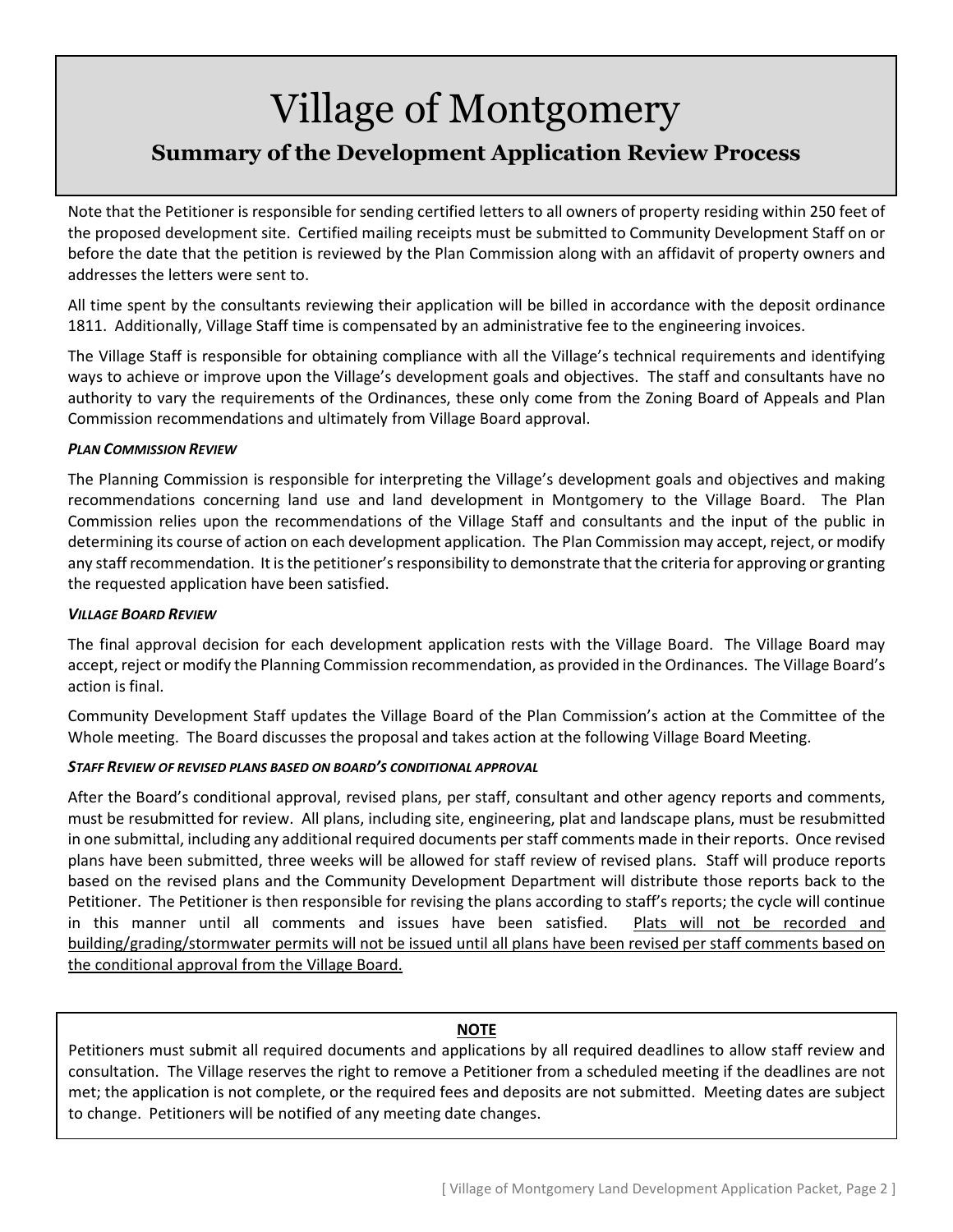<span id="page-3-0"></span>

| <b>Village of Montgomery</b><br><b>Land Development Application</b>                                                                                                                                                                                                                                                             |      | Case Number:<br>Date Filed: |     |    |
|---------------------------------------------------------------------------------------------------------------------------------------------------------------------------------------------------------------------------------------------------------------------------------------------------------------------------------|------|-----------------------------|-----|----|
|                                                                                                                                                                                                                                                                                                                                 |      |                             |     |    |
| The undersigned respectfully petitions the Village of Montgomery to review and consider granting the following<br>approval on the land herein described. (Check all that apply)                                                                                                                                                 |      |                             |     |    |
| Amendment                                                                                                                                                                                                                                                                                                                       |      |                             |     |    |
| Annexation (attach original copy of the annexation petition to this application)                                                                                                                                                                                                                                                |      |                             |     |    |
| Planned Unit Development (PUD)                                                                                                                                                                                                                                                                                                  |      |                             |     |    |
|                                                                                                                                                                                                                                                                                                                                 |      |                             |     |    |
| Site Plan Review                                                                                                                                                                                                                                                                                                                |      |                             |     |    |
| <b>Special Use Permit</b>                                                                                                                                                                                                                                                                                                       |      |                             |     |    |
| <b>Stage of Planning Process (if applicable):</b>                                                                                                                                                                                                                                                                               |      |                             |     |    |
| Concept Plan                                                                                                                                                                                                                                                                                                                    |      |                             |     |    |
| Preliminary Plan                                                                                                                                                                                                                                                                                                                |      |                             |     |    |
| <b>Final Plan</b>                                                                                                                                                                                                                                                                                                               |      |                             |     |    |
| <b>Applicant Information</b>                                                                                                                                                                                                                                                                                                    |      |                             |     |    |
| <b>Applicant</b> (Please Print or Type)                                                                                                                                                                                                                                                                                         |      |                             |     |    |
| Name:                                                                                                                                                                                                                                                                                                                           |      |                             |     |    |
|                                                                                                                                                                                                                                                                                                                                 |      |                             |     |    |
|                                                                                                                                                                                                                                                                                                                                 |      |                             |     |    |
| Email:                                                                                                                                                                                                                                                                                                                          |      |                             |     |    |
| Phone:                                                                                                                                                                                                                                                                                                                          | Fax: |                             |     |    |
| <b>Contact Person</b> (If different from Applicant)                                                                                                                                                                                                                                                                             |      |                             |     |    |
| Name:                                                                                                                                                                                                                                                                                                                           |      |                             |     |    |
| Address:                                                                                                                                                                                                                                                                                                                        |      |                             |     |    |
| Email:                                                                                                                                                                                                                                                                                                                          |      |                             |     |    |
| Phone:                                                                                                                                                                                                                                                                                                                          |      |                             |     |    |
|                                                                                                                                                                                                                                                                                                                                 | Fax: |                             |     |    |
| Is the applicant the owner of the subject property?                                                                                                                                                                                                                                                                             |      |                             | Yes | No |
| (If the Applicant is not the owner of the subject property, a letter from the Owner authorizing the Applicant to file the Land Development<br>Application must be attached to this application).                                                                                                                                |      |                             |     |    |
| Is the applicant and/or owner a trustee or a beneficiary of a land trust?                                                                                                                                                                                                                                                       |      |                             | Yes | No |
| (If the Applicant and/or Owner of the subject property is a Trustee of a land trust or beneficiary(ies) of a land trust, a disclosure statement<br>identifying each beneficiary of such land trust by name and address and defining his/her interest therein shall be verified by the Trustee and<br>shall be attached hereto). |      |                             |     |    |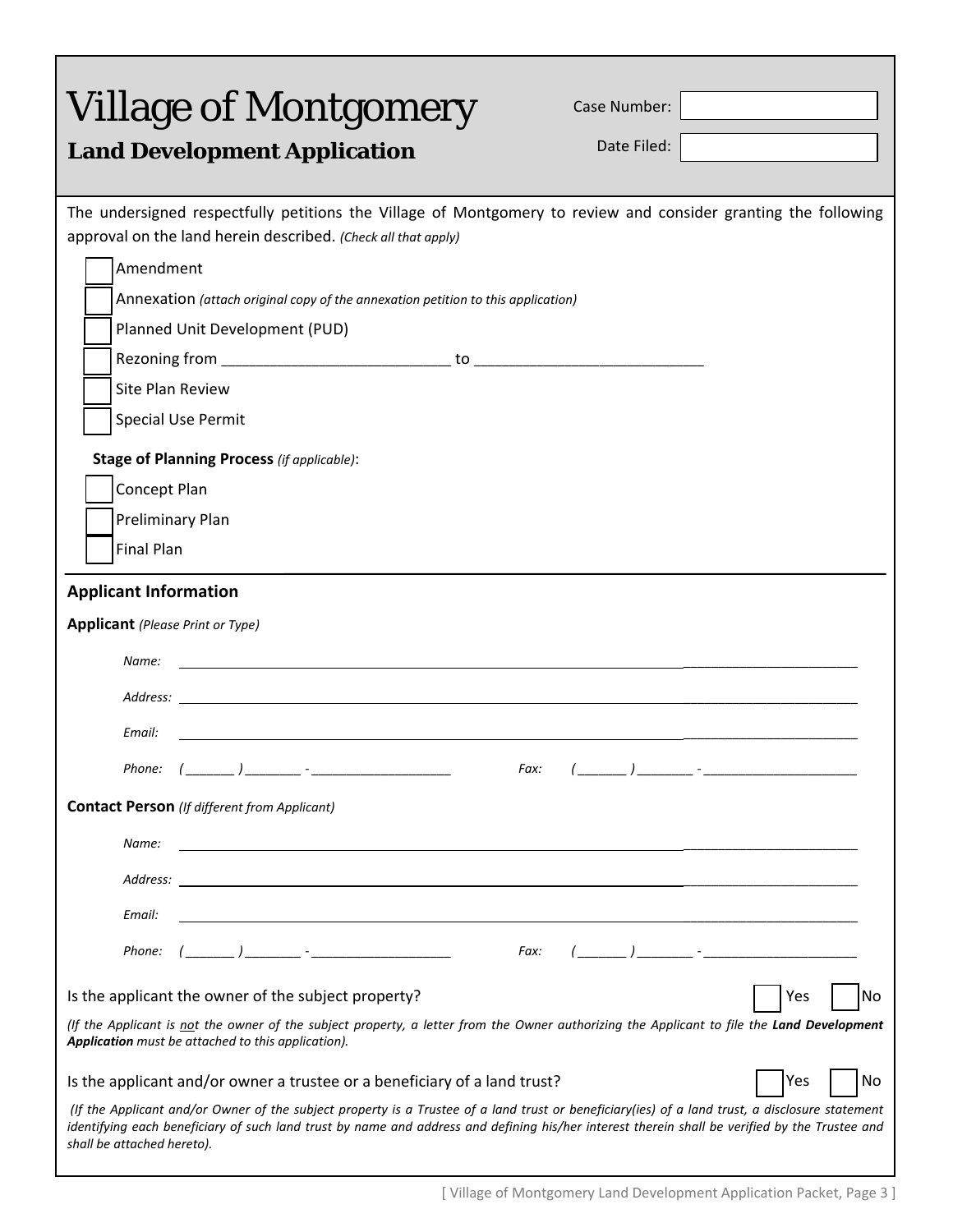# **Land Development Application**

### **Property Information**

A legal description of the property must be attached to this application.

I, \_\_\_\_\_\_\_\_\_\_\_\_\_\_\_\_\_\_\_\_\_\_\_\_\_\_\_\_\_\_\_\_\_\_\_\_\_\_\_\_\_\_\_, hereby apply for review and approval of this application. The plans, documents and information submitted are accurate and complete and comply will all Village ordinances to the best of my knowledge including but not limited to the Zoning Ordinance, Subdivision Control Ordinance, Stormwater Ordinance, Erosion and Sedimentation Control Ordinance, Code of Ordinances and Naturalized Stormwater Planting Guidelines as well as the Village's Comprehensive Plan and Sub‐Area Plans.

\_\_\_\_\_\_\_\_\_\_\_\_\_\_\_\_\_\_\_\_\_\_\_\_\_\_\_\_\_\_\_\_\_\_\_\_\_\_\_\_\_\_\_\_\_\_\_\_ \_\_\_\_\_\_\_\_\_\_\_\_\_\_\_\_\_\_\_\_\_\_\_\_\_\_\_\_\_\_\_\_\_\_\_

Signature of Applicant 
Butcher and Contact Contact Contact Contact Date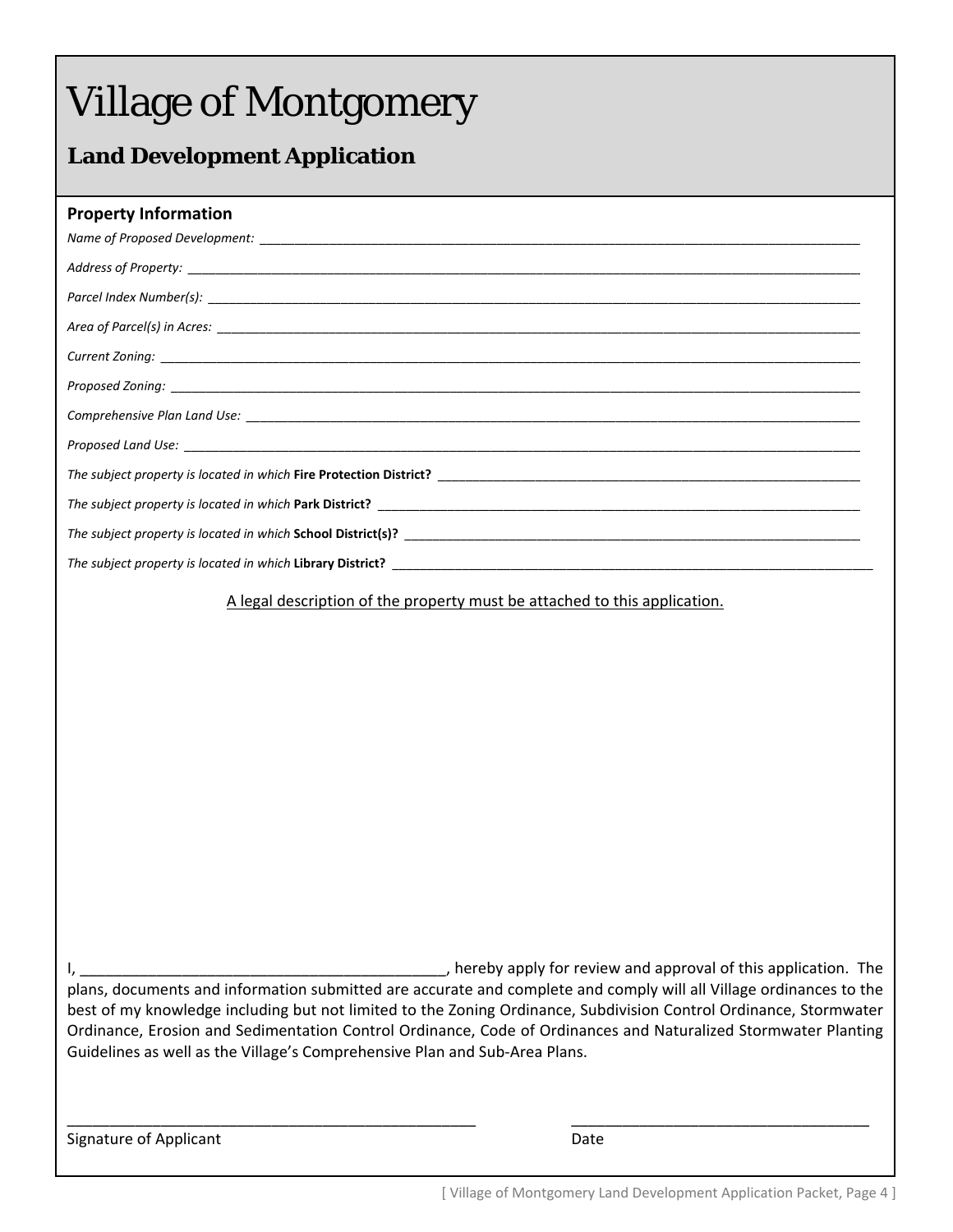# **Land Development Checklist**

|                                                                                                                    |              | <b>Amendment</b>  |                | <b>Annexation</b><br>(with Agreement) |                | <b>Planned Unit</b><br><b>Development</b>     |                | <b>Rezoning</b>                              |                | <b>Site Plan</b><br><b>Review</b> |                    | <b>Special Use</b><br>Permit |
|--------------------------------------------------------------------------------------------------------------------|--------------|-------------------|----------------|---------------------------------------|----------------|-----------------------------------------------|----------------|----------------------------------------------|----------------|-----------------------------------|--------------------|------------------------------|
|                                                                                                                    |              | Required Accepted |                | Required Accepted Required            |                | Accepted                                      |                | Required Accepted                            | Required       | Accepted Required Accepted        |                    |                              |
| Application (pages 3-4)                                                                                            | X            |                   | X              |                                       | $\pmb{\times}$ |                                               | X              |                                              | X              |                                   | X                  |                              |
| Application Fee (see page 7)                                                                                       | $\mathsf{X}$ |                   | X              |                                       | $\mathsf{X}$   |                                               | X              |                                              | X              |                                   | $\pmb{\times}$     |                              |
| Application Deposit with Signed<br>Agreement (see page 9)                                                          | $\mathsf{X}$ |                   | $\mathsf X$    |                                       | X              |                                               | X              |                                              | X              |                                   | X                  |                              |
| Written Statement of Intent                                                                                        | X            |                   |                |                                       | X              |                                               | $\mathsf{X}$   |                                              | X              |                                   | X                  |                              |
| Notification to Surrounding<br>Property Owners with Certified<br>Mailing Receipts and Affidavit of<br>Notification | X            |                   | $\mathsf X$    |                                       | X              |                                               | $\pmb{\times}$ |                                              |                |                                   | X                  |                              |
| Legal Description of Property                                                                                      | $\mathsf{X}$ |                   | $\pmb{\times}$ |                                       | $\pmb{\times}$ |                                               | $\mathsf{X}$   |                                              | X              |                                   | $\mathsf{X}$       |                              |
| Proof of Ownership                                                                                                 | X            |                   | $\mathsf{X}$   |                                       | $\mathsf{X}$   |                                               | $\mathsf{X}$   |                                              | X              |                                   | $\mathsf{X}$       |                              |
| Petition for Annexation<br>(2 Full Sized Copies & PDF)                                                             |              |                   | $\pmb{\times}$ |                                       |                |                                               |                |                                              |                |                                   |                    |                              |
| Plat of Annexation<br>(6 Full Sized Copies & PDF)                                                                  |              |                   | $\pmb{\times}$ |                                       |                |                                               |                |                                              |                |                                   |                    |                              |
|                                                                                                                    |              |                   |                |                                       |                |                                               |                | Plan Set: 6 Full Sized Copies & PDF Required |                |                                   |                    |                              |
| Plat of Survey/ALTA                                                                                                |              |                   | $\mathsf X$    |                                       |                | Refer to Planning<br>Process Checklist        | $\mathsf X$    |                                              | $X^2$          |                                   | $X^3$              |                              |
| Site Plan/ Preliminary Plan                                                                                        |              |                   | $X^1$          |                                       |                | Refer to Planning<br><b>Process Checklist</b> | $X^1$          |                                              | $X^2$          |                                   | $X^3$              |                              |
| Final Landscape Plan                                                                                               |              |                   |                |                                       |                | Refer to Planning<br>Process Checklist        |                |                                              | $X^2$          |                                   | $\mathsf{X}^3$     |                              |
| Final Engineering Plan                                                                                             |              |                   |                |                                       |                | Refer to Planning<br>Process Checklist        |                |                                              | $X^2$          |                                   | $X^3$              |                              |
| <b>Color Elevations</b>                                                                                            |              |                   |                |                                       |                | Refer to Planning<br>Process Checklist        |                |                                              | X              |                                   | $\pmb{\mathsf{X}}$ |                              |
| Photometric Plan                                                                                                   |              |                   |                |                                       |                | Refer to Planning<br>Process Checklist        |                |                                              | $X^2$          |                                   | $X^3$              |                              |
| <b>Material Board</b>                                                                                              |              |                   |                |                                       |                | Refer to Planning<br>Process Checklist        |                |                                              | $\pmb{\times}$ |                                   | $\pmb{\times}$     |                              |
| Sign Package                                                                                                       |              |                   |                |                                       |                | Refer to Planning<br>Process Checklist        |                |                                              | $x^2$          |                                   | $X^3$              |                              |

 $1$  30 Reduced Size Copies (11 x 17) are also required

<sup>2</sup> Auto Cad Format is also required

<sup>3</sup> 30 Reduced Size Copies (11 x 17) and Auto Cad Format are also required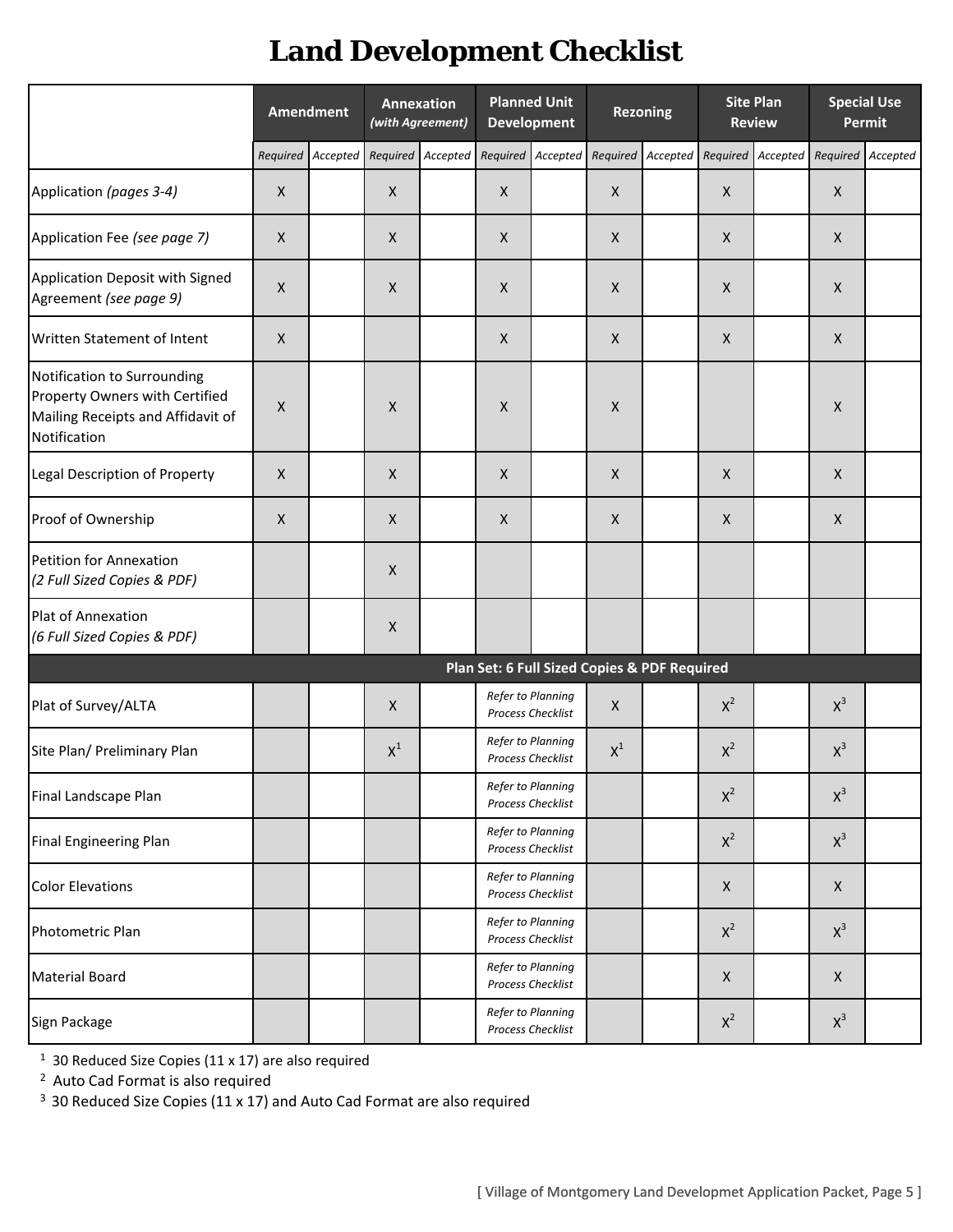# **Land Development Checklist**

|                                                                                                                         | <b>Amendment</b>  | Annexation<br>(with Agreement) |                                                       | <b>Planned Unit</b><br><b>Development</b> |                                           | <b>Rezoning</b> |          | <b>Site Plan</b><br><b>Review</b>   |                           | <b>Special Use</b><br>Permit |
|-------------------------------------------------------------------------------------------------------------------------|-------------------|--------------------------------|-------------------------------------------------------|-------------------------------------------|-------------------------------------------|-----------------|----------|-------------------------------------|---------------------------|------------------------------|
|                                                                                                                         | Required Accepted |                                | Required Accepted Required Accepted Required Accepted |                                           |                                           |                 |          | Required Accepted Required Accepted |                           |                              |
|                                                                                                                         |                   |                                |                                                       |                                           | <b>Additional Forms: 1 Copy &amp; PDF</b> |                 |          |                                     |                           |                              |
| NRI Kendall County Report or Land<br><b>Use Opinion Application</b><br>Kane/Dupage County                               |                   |                                | $\mathsf{X}$                                          |                                           |                                           |                 | $\times$ |                                     | $\mathsf{X}$              |                              |
| IDNR Endangered Species Sign Off<br>Letter                                                                              |                   |                                | $\mathsf{X}$                                          |                                           |                                           |                 | X        |                                     | X                         |                              |
| Wetland Determination Report by<br>Qualified Kane County Wetland<br>Specialist (2 Copies)                               |                   |                                | X                                                     |                                           |                                           |                 | X        |                                     | X                         |                              |
| Illinois Historic Preservation<br>Agency Sign Off Letter                                                                |                   |                                | X                                                     |                                           |                                           |                 | $\times$ |                                     | $\boldsymbol{\mathsf{X}}$ |                              |
| Army Corp of Engineers<br>Jurisdictional Determination -<br>Chicago or Rock Island District                             |                   |                                | $\mathsf{X}$                                          |                                           |                                           |                 | X        |                                     | $\mathsf{x}$              |                              |
| U.S Fish and Wildlife Service Sign Off<br>Letter Kane County/Barrington Office<br>or Kenndall County/Rock Island Office |                   |                                | X                                                     |                                           |                                           |                 | X        |                                     | $\boldsymbol{\mathsf{X}}$ |                              |
| Kane County Stormwater Permit<br>(4 Copies)                                                                             |                   |                                | $\mathsf{X}$                                          |                                           |                                           |                 | Χ        |                                     | X                         |                              |

# **Planning Process Checklist**

*All Submitted Plans Must Include 6 Full Size Copies, 30 Reduced Size Copies (11 x 17), and a PDF*

|                                                                     | <b>Concept Plan</b><br>(Planning Council) |          |                    | <b>Preliminary Subdivision or PUD</b><br>Plan | <b>Final Subdivision or PUD Plan</b>                  |          |  |
|---------------------------------------------------------------------|-------------------------------------------|----------|--------------------|-----------------------------------------------|-------------------------------------------------------|----------|--|
|                                                                     | Required                                  | Accepted | Required           | Accepted                                      | Required                                              | Accepted |  |
| Plat of Survey/ALTA                                                 |                                           |          | $\mathsf{X}$       |                                               | $\mathsf{X}$                                          |          |  |
| <b>Site Analysis</b>                                                | X                                         |          |                    |                                               |                                                       |          |  |
| Site Plan/Preliminary Plat                                          | $\mathsf{X}$                              |          | X                  |                                               |                                                       |          |  |
| Preliminary Landscape Plan                                          | X                                         |          | $\mathsf{X}$       |                                               |                                                       |          |  |
| Preliminary Engineering Plan                                        |                                           |          | $\mathsf{X}$       |                                               |                                                       |          |  |
| Final Landscape Plan                                                |                                           |          |                    |                                               | $\mathsf{X}$                                          |          |  |
| <b>Final Engineering Plan</b>                                       |                                           |          |                    |                                               | $\boldsymbol{\mathsf{X}}$                             |          |  |
| Final Plat of Subdivision or PUD                                    |                                           |          |                    |                                               |                                                       |          |  |
| <b>Color Elevations</b>                                             | $\mathsf{X}$                              |          | $\mathsf{X}$       |                                               | $\mathsf{X}$                                          |          |  |
| Sign Package                                                        |                                           |          | $\mathsf{X}$       |                                               | $\mathsf{X}$                                          |          |  |
| <b>Fiscal Impact Study</b><br>(If requested by staff, 2 Copies)     |                                           |          | $\mathsf{X}$       |                                               | $\mathsf{X}$                                          |          |  |
| <b>Traffic Impact Analysis</b><br>(If requested by staff, 2 Copies) |                                           |          | $\pmb{\mathsf{X}}$ |                                               | $\mathsf{X}$                                          |          |  |
|                                                                     |                                           |          |                    |                                               | These Plans must also be submitted in Auto Cad Format |          |  |

*These Plans must also be submitted in Auto Cad Format*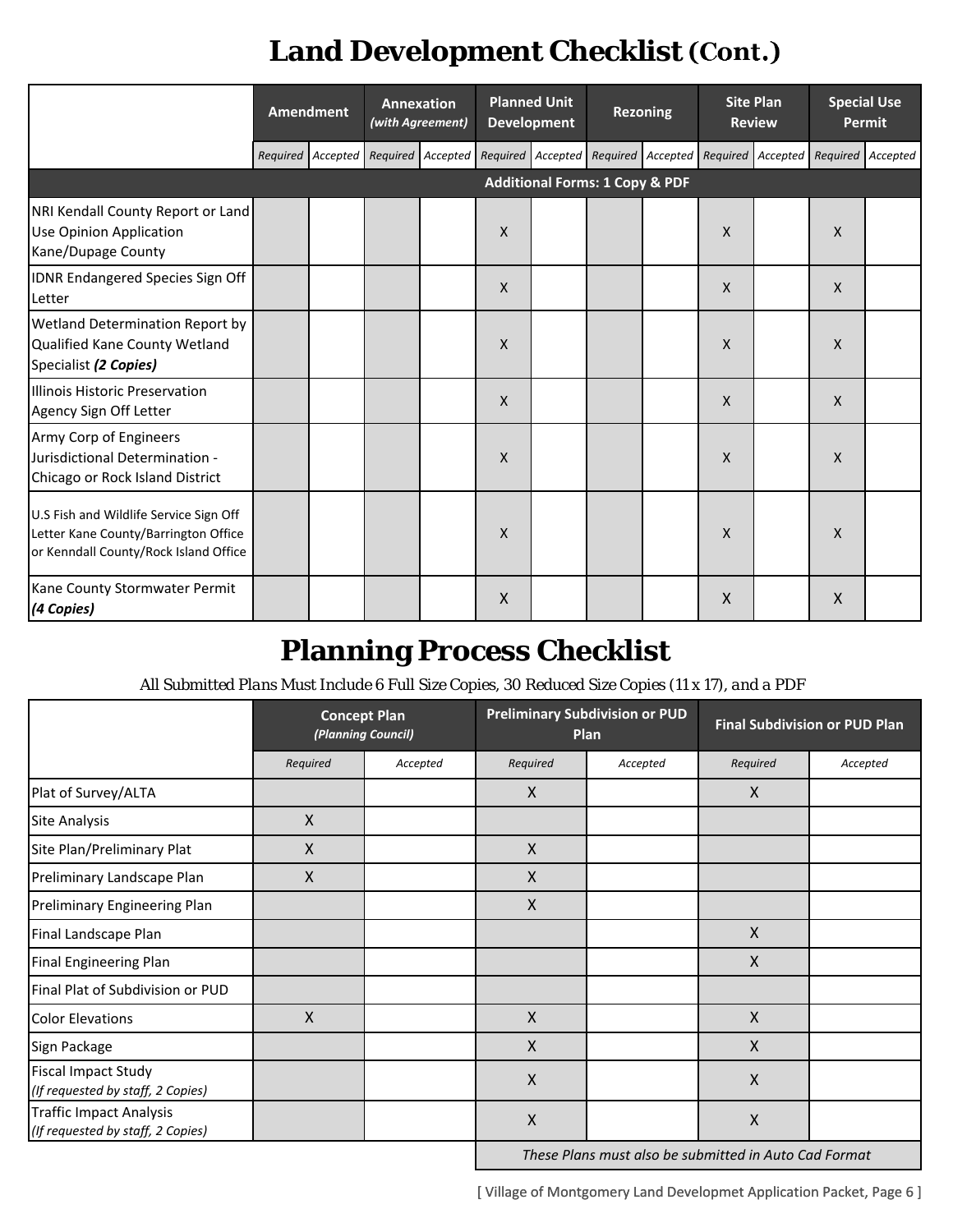# **Plan Commission Fee Sheet**

| Item                     | Cost   | <b>Amounts Due</b> |
|--------------------------|--------|--------------------|
| Amendment                | \$400* |                    |
|                          |        | S.                 |
| Annexation               | \$400  |                    |
|                          |        |                    |
| Planned Unit Development | \$400  |                    |
|                          |        |                    |
| Rezoning                 | \$400  |                    |
|                          |        |                    |
| Site Plan Review         | \$400  |                    |
|                          |        |                    |
| Special Use              | \$400  |                    |
|                          |        |                    |

### Planning Process

| Concept Plan | No Fee | N/A |
|--------------|--------|-----|
| Final Plat   | \$400  |     |

**TOTAL AMOUNT DUE:**

\$ 0

# **<u>NOTE</u>**

**As required by Ordinance 1811, it is the responsibility of the Petitioner to pay all administrative, professional consulting and public hearing expenses, incurred by the Village in processing and acting upon petitions or requests (of any of the above actions).**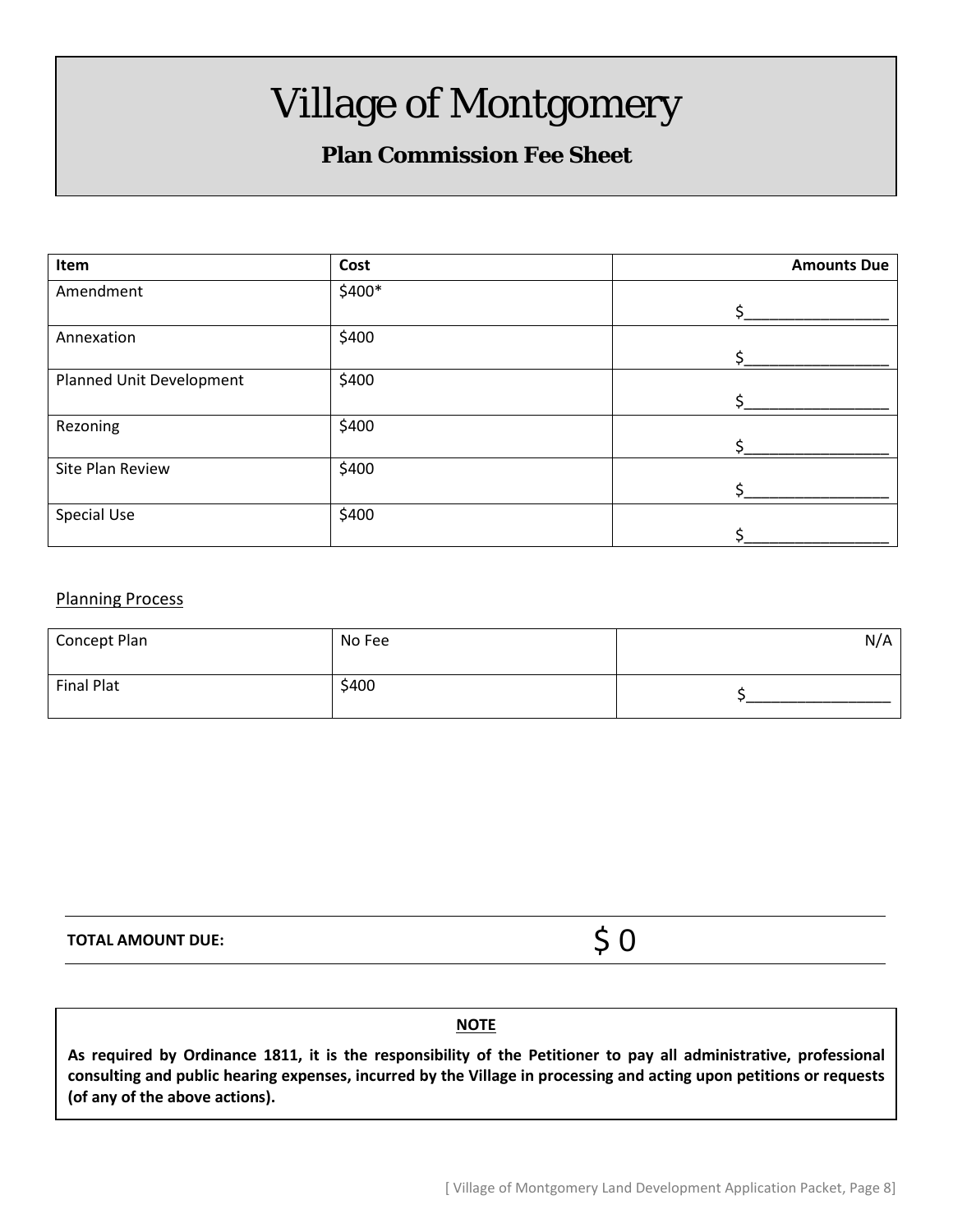# **Deposit Account Fee Sheet**

| <b>Item</b>                             | Cost                                  | <b>Amounts Due</b> |
|-----------------------------------------|---------------------------------------|--------------------|
| Rezoning                                | \$2,000                               |                    |
| Special Use Permit (not as part of PUD) | \$5,000 (with assistance from Village |                    |
|                                         | of Consultants)                       |                    |
| Special Use Permit (not as part of PUD) | \$1,000 (without assistance from      |                    |
|                                         | Village of Consultants)               |                    |
| Special Use/Planned Unit                | \$10,000                              |                    |
| Development                             |                                       |                    |

### **Subdivision Plats**

| 1 acre or less      | \$2,000  |  |
|---------------------|----------|--|
| From 1 to 10 acres  | \$5,000  |  |
| From 10 to 35 acres | \$10,000 |  |
| Over 35 acres       | \$20,000 |  |

#### **Annexation Agreements**

| 1 acre or less      | \$2,000  |  |
|---------------------|----------|--|
| From 1 to 10 acres  | \$5,000  |  |
| From 10 to 35 acres | \$10,000 |  |
| Over 35 acres       | \$20,000 |  |

#### **Site Plan Review**

| 1 acre or less      | \$2,000  |  |
|---------------------|----------|--|
| From 1 to 10 acres  | \$5,000  |  |
| From 10 to 35 acres | \$10,000 |  |
| Over 35 acres       | \$20,000 |  |

**TOTAL AMOUNT DUE: \$ \_\_\_\_\_\_\_\_\_\_\_\_\_\_\_\_\_\_**

 $\boldsymbol{\mathsf{S}}$  0

### **NOTE**

**As required by Ordinance 1811, it is the responsibility of the Petitioner to pay all administrative, professional consulting and public hearing expenses, incurred by the Village in processing and acting upon petitions or requests (of any of the above actions).**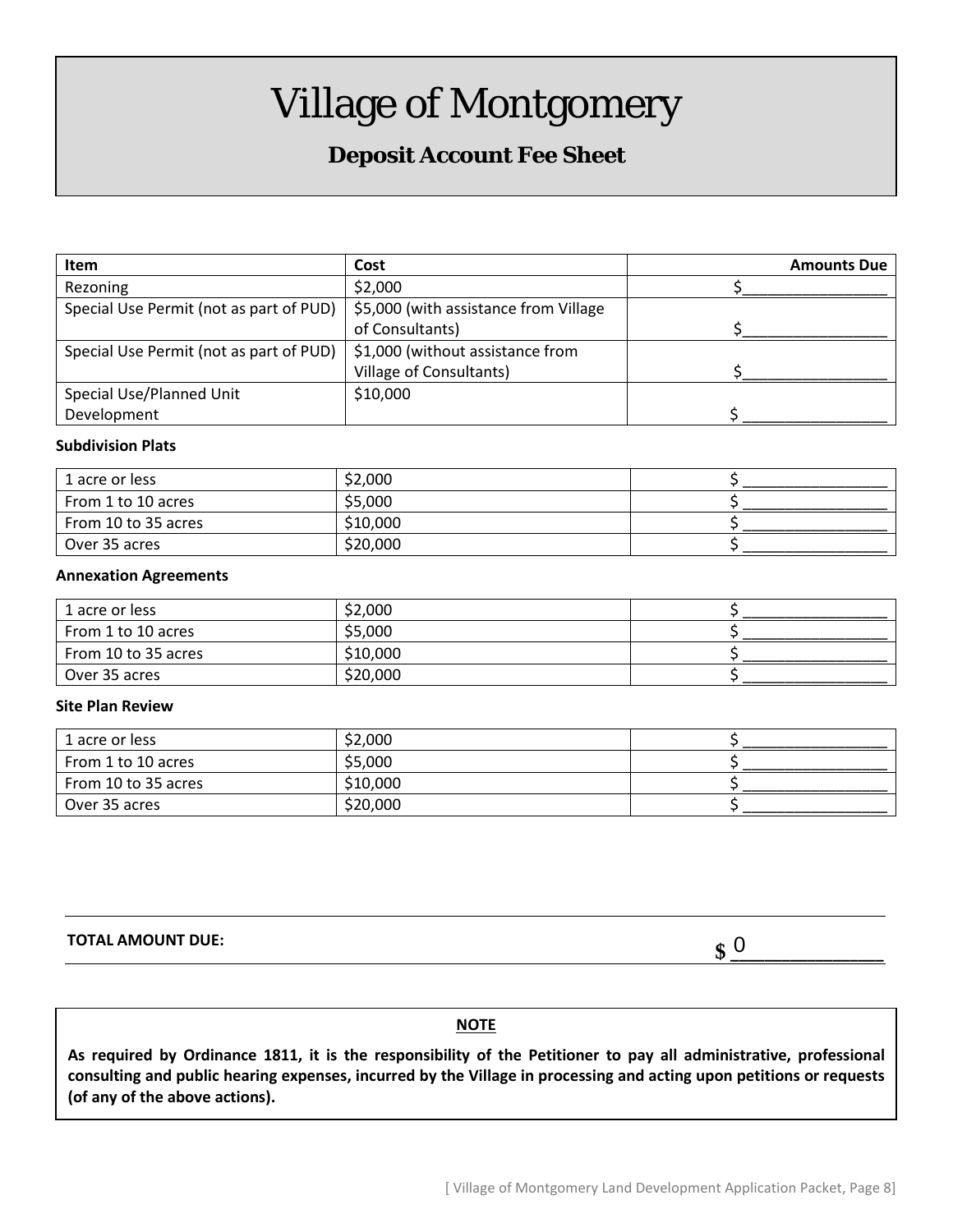| <b>Village of Montgomery</b><br><b>DEVELOPER'S AGREEMENT WITH RESPECT TO LAND</b><br>Date Received:  <br><b>DEVELOPMENT FEES AND DEPOSITS</b>                                                                                                                                                                                                                                                                                                                    |
|------------------------------------------------------------------------------------------------------------------------------------------------------------------------------------------------------------------------------------------------------------------------------------------------------------------------------------------------------------------------------------------------------------------------------------------------------------------|
| <b>Exhibit A</b>                                                                                                                                                                                                                                                                                                                                                                                                                                                 |
| The undersigned Developer/Petitioner acknowledges that he/she has filed a<br>(type of action requested) and acknowledges he/she has received a copy of Ordinance No. 1811 and accepts the<br>terms thereof. The Developer, in consideration of the Village undertaking review of the Developer's request,<br>agrees to be bound by the terms of such Ordinance and herewith submits an initial deposit of:                                                       |
| Lollars (Written amount). \$________ (Numeric Amount). \$__________________________                                                                                                                                                                                                                                                                                                                                                                              |
| Developer further acknowledges that said amount is an estimated amount only, and is to be held as security for<br>monthly payments of invoiced expenses. If invoices are not paid, or said deposit is exhausted, the Developer<br>acknowledges that his/her application shall be held and not processed further until said amounts are satisfied<br>or brought current. Developer may be required to replenish said amount if the deposited funds are exhausted. |
|                                                                                                                                                                                                                                                                                                                                                                                                                                                                  |
|                                                                                                                                                                                                                                                                                                                                                                                                                                                                  |
| <b>Invoice Information for Developer</b> (Please Print or Type)                                                                                                                                                                                                                                                                                                                                                                                                  |
|                                                                                                                                                                                                                                                                                                                                                                                                                                                                  |
|                                                                                                                                                                                                                                                                                                                                                                                                                                                                  |
|                                                                                                                                                                                                                                                                                                                                                                                                                                                                  |
|                                                                                                                                                                                                                                                                                                                                                                                                                                                                  |
| Phone: $(\_\_\_\_)$ _______ - ______________________                                                                                                                                                                                                                                                                                                                                                                                                             |
| Office Use Only                                                                                                                                                                                                                                                                                                                                                                                                                                                  |
|                                                                                                                                                                                                                                                                                                                                                                                                                                                                  |
| RECEIPT OF INITIAL FEE DEPOSIT ACKNOWLEDGED BY FINANCE DEPARTMENT EMPLOYEE                                                                                                                                                                                                                                                                                                                                                                                       |
|                                                                                                                                                                                                                                                                                                                                                                                                                                                                  |
| This form must be executed and accompany all Development Applications. No Application will be<br>accepted or processed without this completed form.                                                                                                                                                                                                                                                                                                              |